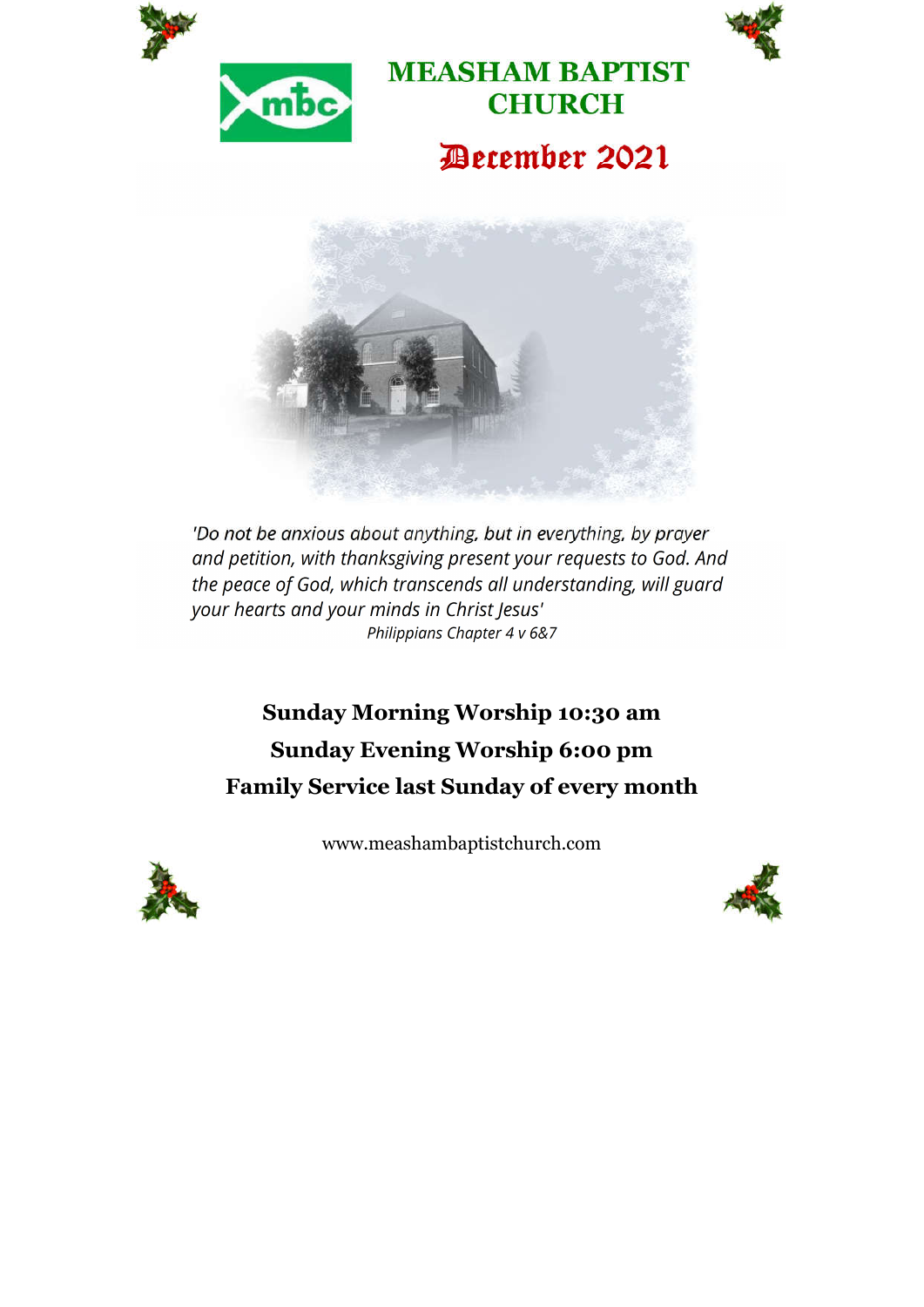### **WEEKLY ACTIVITIES**

| <b>Mondays</b>           |                                                                             |  |
|--------------------------|-----------------------------------------------------------------------------|--|
| $6:15 - 7:45$ pm         | 1st Measham Girls' and Boys' Brigade                                        |  |
| <b>Tuesdays</b>          |                                                                             |  |
| $9:30 - 11:30$ am        | Smarties - craft and play for babies & tots<br>(start date to be confirmed) |  |
| 10:00 am                 | Walk & Talk (Hicks Lodge)                                                   |  |
| Wednesdays               |                                                                             |  |
| 7:00 pm                  | Testify – Singing Group                                                     |  |
| <b>Thursdays</b>         |                                                                             |  |
| $7:30 - 9:00 \text{ pm}$ | <b>Bible Study and Prayer Meeting</b>                                       |  |

*Note*: Friday breakfast and foodbank open on Christmas Eve but not on 31st December.

### **BIRTHDAYS**

*The LORD bless you and keep you; the LORD make his face to shine upon you and be gracious to you; the LORD lift up his countenance upon you and give you peace. Numbers 6:24-26*

> *9th Harrison Dring 9th Natasha Deighton 10th Imogen Deighton 17th Ruth Heron*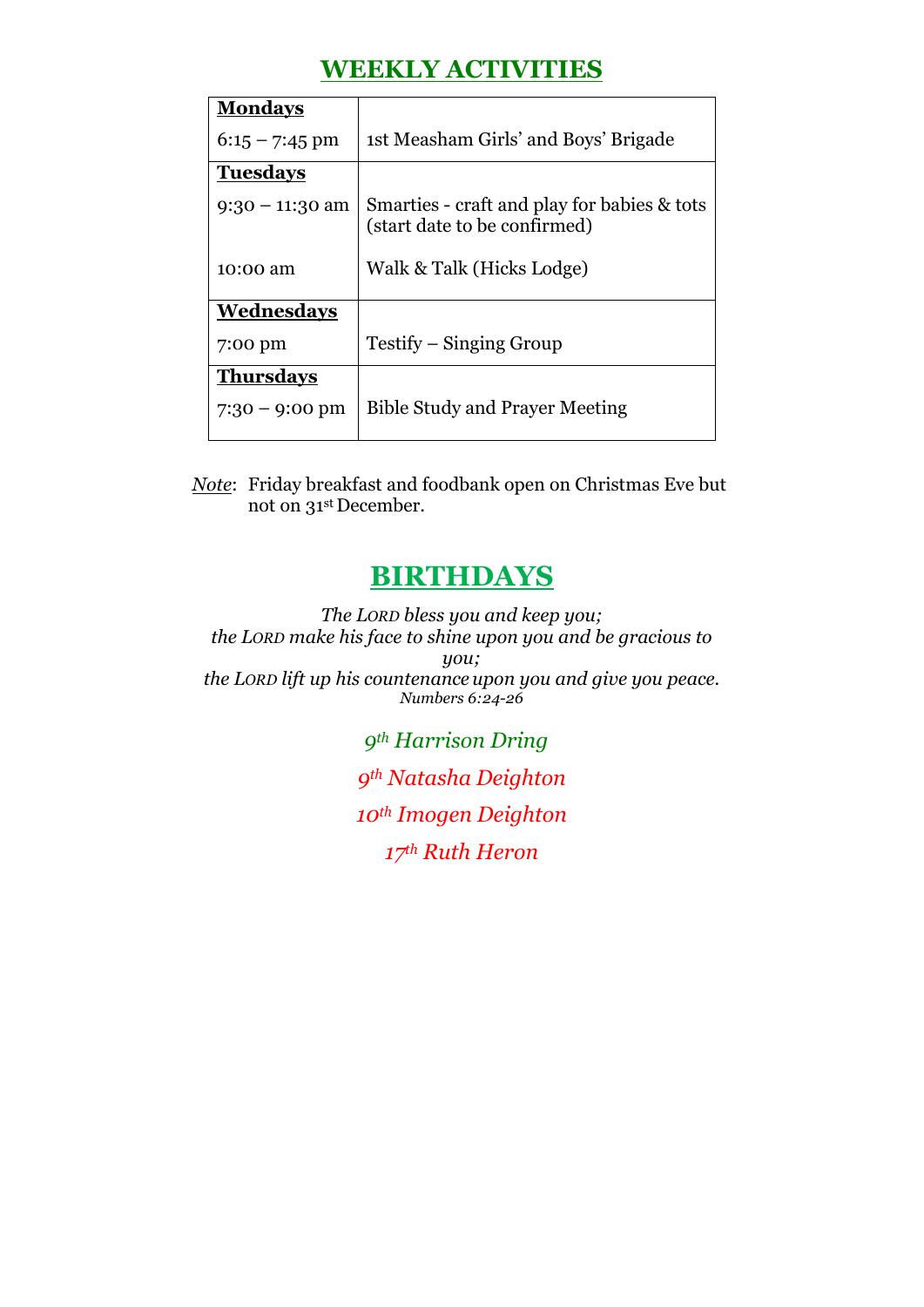### **THIS MONTH**

| <b>Wednesday 1st</b>       |                                      |
|----------------------------|--------------------------------------|
| 10:00 am                   | LIFT (Ladies in Fellowship Together) |
| Thursday 2nd               |                                      |
| 7:30 pm                    | <b>Church Members Meeting</b>        |
| <b>Wednesday 8th</b>       |                                      |
| 12:00 pm                   | Lunch Club Christmas Party           |
| Wednesday 15 <sup>th</sup> |                                      |
| 10:00 am                   | LIFT (Ladies in Fellowship Together) |
| Thursday 16th              |                                      |
| 7:30 pm                    | Narnia project meeting               |

#### *Testify Christmas Concert*

*Friday 10th December 7:00pm (light refreshments)*

#### *Ladies Christmas Lunch*

*A time of fellowship at a lovely lakeside setting… Tuesday 14th December 12:15pm*

*(Lakeside,* Moira DE12 6BW)